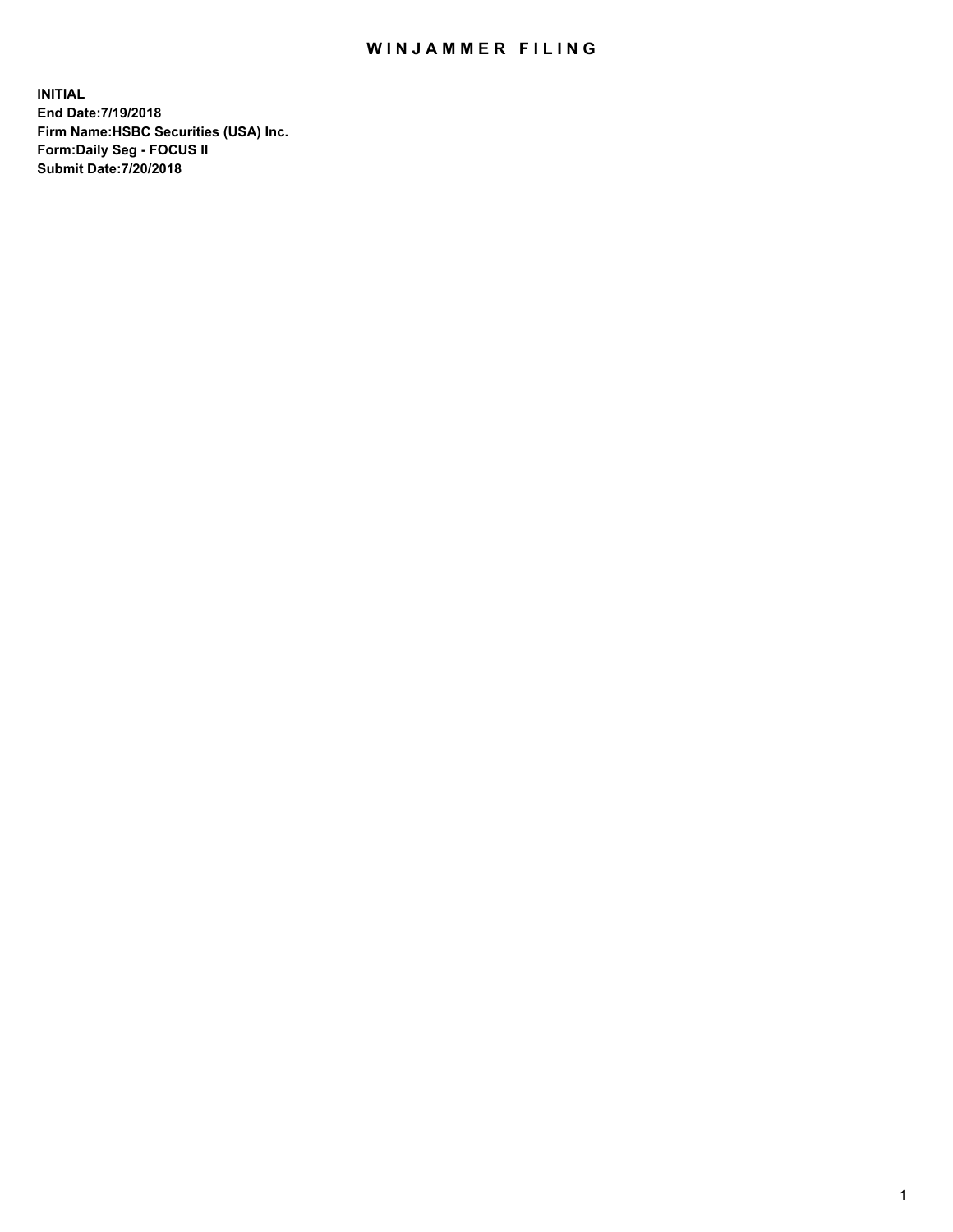**INITIAL End Date:7/19/2018 Firm Name:HSBC Securities (USA) Inc. Form:Daily Seg - FOCUS II Submit Date:7/20/2018 Daily Segregation - Cover Page**

| Name of Company                                                                                                                                                                                                                                                                                                                | <b>HSBC Securities (USA) Inc.</b>                                           |
|--------------------------------------------------------------------------------------------------------------------------------------------------------------------------------------------------------------------------------------------------------------------------------------------------------------------------------|-----------------------------------------------------------------------------|
| <b>Contact Name</b>                                                                                                                                                                                                                                                                                                            | <b>Michael Vacca</b>                                                        |
| <b>Contact Phone Number</b>                                                                                                                                                                                                                                                                                                    | 212-525-7951                                                                |
| <b>Contact Email Address</b>                                                                                                                                                                                                                                                                                                   | michael.vacca@us.hsbc.com                                                   |
| FCM's Customer Segregated Funds Residual Interest Target (choose one):<br>a. Minimum dollar amount: ; or<br>b. Minimum percentage of customer segregated funds required:% ; or<br>c. Dollar amount range between: and; or<br>d. Percentage range of customer segregated funds required between:% and%.                         | 147,000,000<br>$\underline{\mathbf{0}}$<br>0 <sub>0</sub><br>0 <sub>0</sub> |
| FCM's Customer Secured Amount Funds Residual Interest Target (choose one):<br>a. Minimum dollar amount: ; or<br>b. Minimum percentage of customer secured funds required:% ; or<br>c. Dollar amount range between: and; or<br>d. Percentage range of customer secured funds required between: % and %.                         | 25,000,000<br><u>0</u><br>0 <sub>0</sub><br>0 <sub>0</sub>                  |
| FCM's Cleared Swaps Customer Collateral Residual Interest Target (choose one):<br>a. Minimum dollar amount: ; or<br>b. Minimum percentage of cleared swaps customer collateral required:% ; or<br>c. Dollar amount range between: and; or<br>d. Percentage range of cleared swaps customer collateral required between:% and%. | 95,000,000<br><u>0</u><br>00<br>00                                          |

Attach supporting documents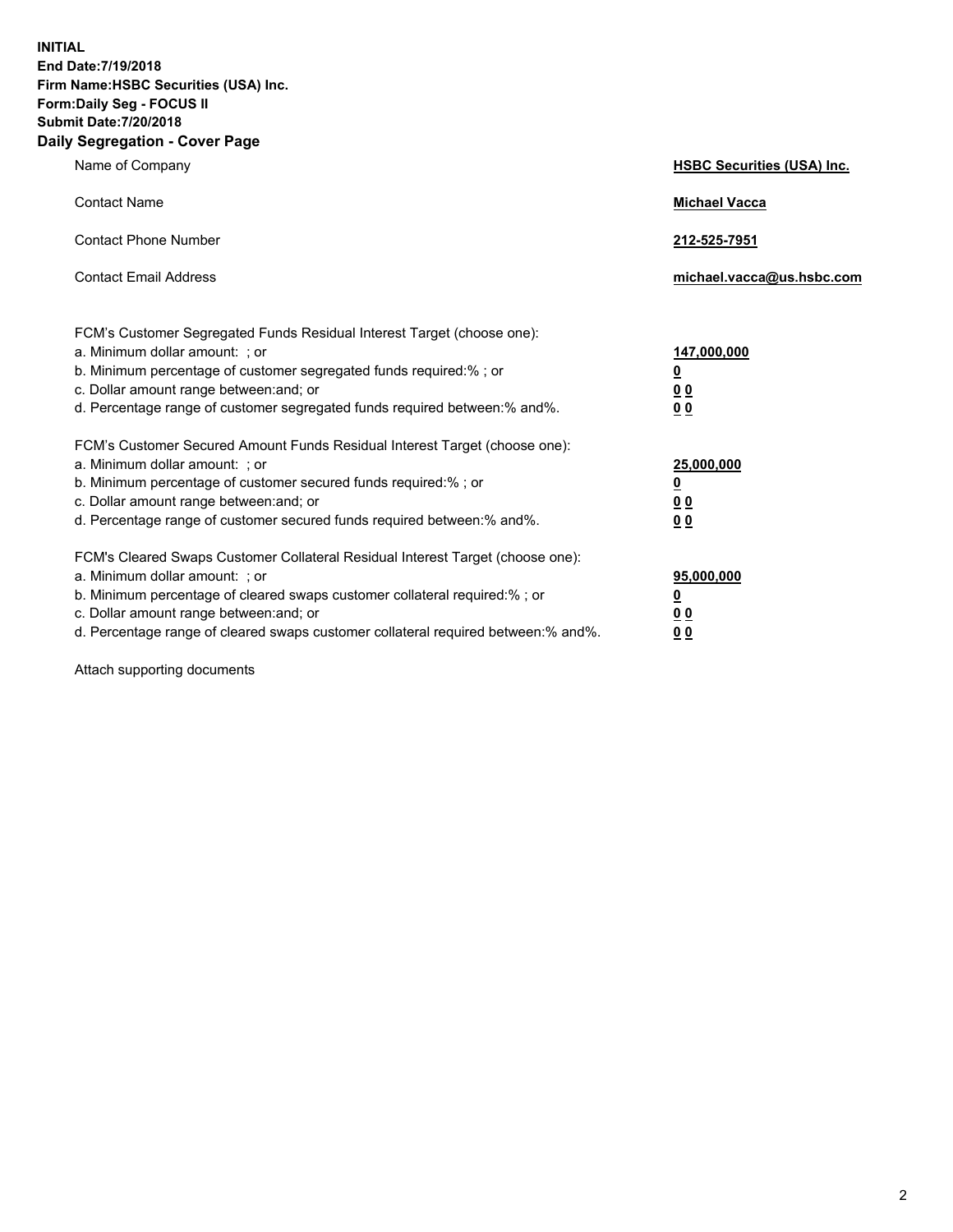**INITIAL End Date:7/19/2018 Firm Name:HSBC Securities (USA) Inc. Form:Daily Seg - FOCUS II Submit Date:7/20/2018 Daily Segregation - Secured Amounts** Foreign Futures and Foreign Options Secured Amounts Amount required to be set aside pursuant to law, rule or regulation of a foreign government or a rule of a self-regulatory organization authorized thereunder 1. Net ledger balance - Foreign Futures and Foreign Option Trading - All Customers A. Cash **114,881,059** [7315] B. Securities (at market) **51,254,169** [7317] 2. Net unrealized profit (loss) in open futures contracts traded on a foreign board of trade **-10,306,299** [7325] 3. Exchange traded options a. Market value of open option contracts purchased on a foreign board of trade **0** [7335] b. Market value of open contracts granted (sold) on a foreign board of trade **0** [7337] 4. Net equity (deficit) (add lines 1. 2. and 3.) **155,828,929** [7345] 5. Account liquidating to a deficit and account with a debit balances - gross amount **3,539,073** [7351] Less: amount offset by customer owned securities **-3,538,299** [7352] **774** [7354] 6. Amount required to be set aside as the secured amount - Net Liquidating Equity Method (add lines 4 and 5) 7. Greater of amount required to be set aside pursuant to foreign jurisdiction (above) or line 6. FUNDS DEPOSITED IN SEPARATE REGULATION 30.7 ACCOUNTS 1. Cash in banks

- - A. Banks located in the United States **107,922,546** [7500]
- B. Other banks qualified under Regulation 30.7 **0** [7520] **107,922,546** [7530]
- 2. Securities
	- A. In safekeeping with banks located in the United States **19,404,273** [7540]
	- B. In safekeeping with other banks qualified under Regulation 30.7 **0** [7560] **19,404,273** [7570]
- 3. Equities with registered futures commission merchants
	-
	- B. Securities **0** [7590]
	- C. Unrealized gain (loss) on open futures contracts **0** [7600]
	- D. Value of long option contracts **0** [7610]
	- E. Value of short option contracts **0** [7615] **0** [7620]
- 4. Amounts held by clearing organizations of foreign boards of trade
	- A. Cash **0** [7640]
	- B. Securities **0** [7650]
	- C. Amount due to (from) clearing organization daily variation **0** [7660]
	- D. Value of long option contracts **0** [7670]
	- E. Value of short option contracts **0** [7675] **0** [7680]
- 5. Amounts held by members of foreign boards of trade
	-
	-
	- C. Unrealized gain (loss) on open futures contracts **-10,306,299** [7720]
	- D. Value of long option contracts **0** [7730]
	- E. Value of short option contracts **0** [7735] **64,155,236** [7740]
- 6. Amounts with other depositories designated by a foreign board of trade **0** [7760]
- 7. Segregated funds on hand **0** [7765]
- 8. Total funds in separate section 30.7 accounts **191,482,055** [7770]
- 9. Excess (deficiency) Set Aside for Secured Amount (subtract line 7 Secured Statement Page 1 from Line 8)
- 10. Management Target Amount for Excess funds in separate section 30.7 accounts **25,000,000** [7780]
- 11. Excess (deficiency) funds in separate 30.7 accounts over (under) Management Target **10,652,352** [7785]

**0** [7305]

**155,829,703** [7355] **155,829,703** [7360] A. Cash **0** [7580]

- 
- -
- 
- A. Cash **42,611,639** [7700] B. Securities **31,849,896** [7710] **35,652,352** [7380]
	-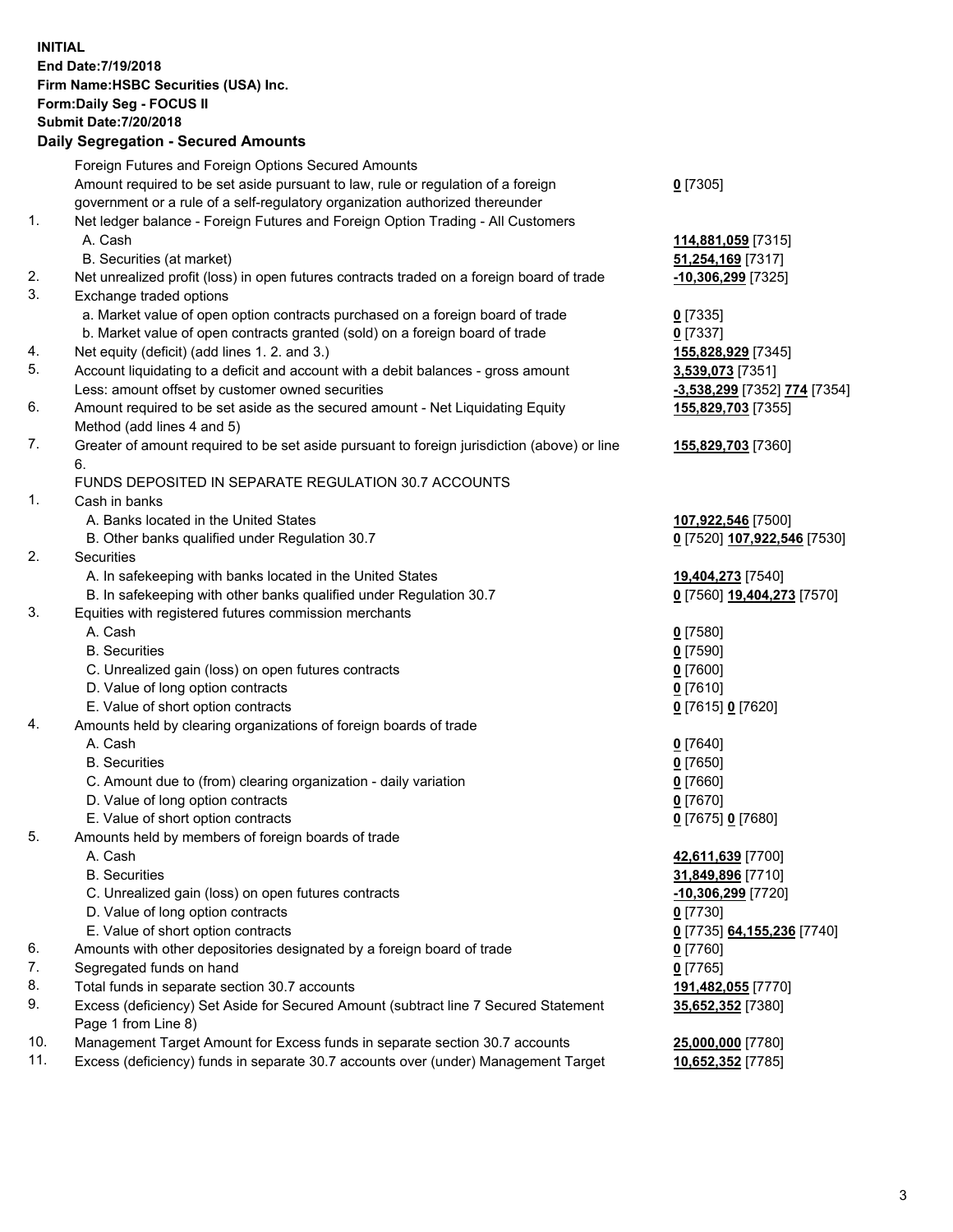**INITIAL End Date:7/19/2018 Firm Name:HSBC Securities (USA) Inc. Form:Daily Seg - FOCUS II Submit Date:7/20/2018 Daily Segregation - Segregation Statement** SEGREGATION REQUIREMENTS(Section 4d(2) of the CEAct) 1. Net ledger balance A. Cash **34,488,332** [7010] B. Securities (at market) **1,625,586,505** [7020] 2. Net unrealized profit (loss) in open futures contracts traded on a contract market **302,066,633** [7030] 3. Exchange traded options A. Add market value of open option contracts purchased on a contract market **245,097,253** [7032] B. Deduct market value of open option contracts granted (sold) on a contract market **-110,620,331** [7033] 4. Net equity (deficit) (add lines 1, 2 and 3) **2,096,618,392** [7040] 5. Accounts liquidating to a deficit and accounts with debit balances - gross amount **32,550,445** [7045] Less: amount offset by customer securities **-32,523,799** [7047] **26,646** [7050] 6. Amount required to be segregated (add lines 4 and 5) **2,096,645,038** [7060] FUNDS IN SEGREGATED ACCOUNTS 7. Deposited in segregated funds bank accounts A. Cash **26,038,309** [7070] B. Securities representing investments of customers' funds (at market) **0** [7080] C. Securities held for particular customers or option customers in lieu of cash (at market) **409,885,250** [7090] 8. Margins on deposit with derivatives clearing organizations of contract markets A. Cash **477,190,277** [7100] B. Securities representing investments of customers' funds (at market) **0** [7110] C. Securities held for particular customers or option customers in lieu of cash (at market) **1,173,132,755** [7120] 9. Net settlement from (to) derivatives clearing organizations of contract markets **-13,366,347** [7130] 10. Exchange traded options A. Value of open long option contracts **245,097,253** [7132] B. Value of open short option contracts **-110,620,331** [7133] 11. Net equities with other FCMs A. Net liquidating equity **7,095,595** [7140] B. Securities representing investments of customers' funds (at market) **0** [7160] C. Securities held for particular customers or option customers in lieu of cash (at market) **0** [7170] 12. Segregated funds on hand **42,568,500** [7150] 13. Total amount in segregation (add lines 7 through 12) **2,257,021,261** [7180] 14. Excess (deficiency) funds in segregation (subtract line 6 from line 13) **160,376,223** [7190] 15. Management Target Amount for Excess funds in segregation **147,000,000** [7194]

16. Excess (deficiency) funds in segregation over (under) Management Target Amount Excess

**13,376,223** [7198]